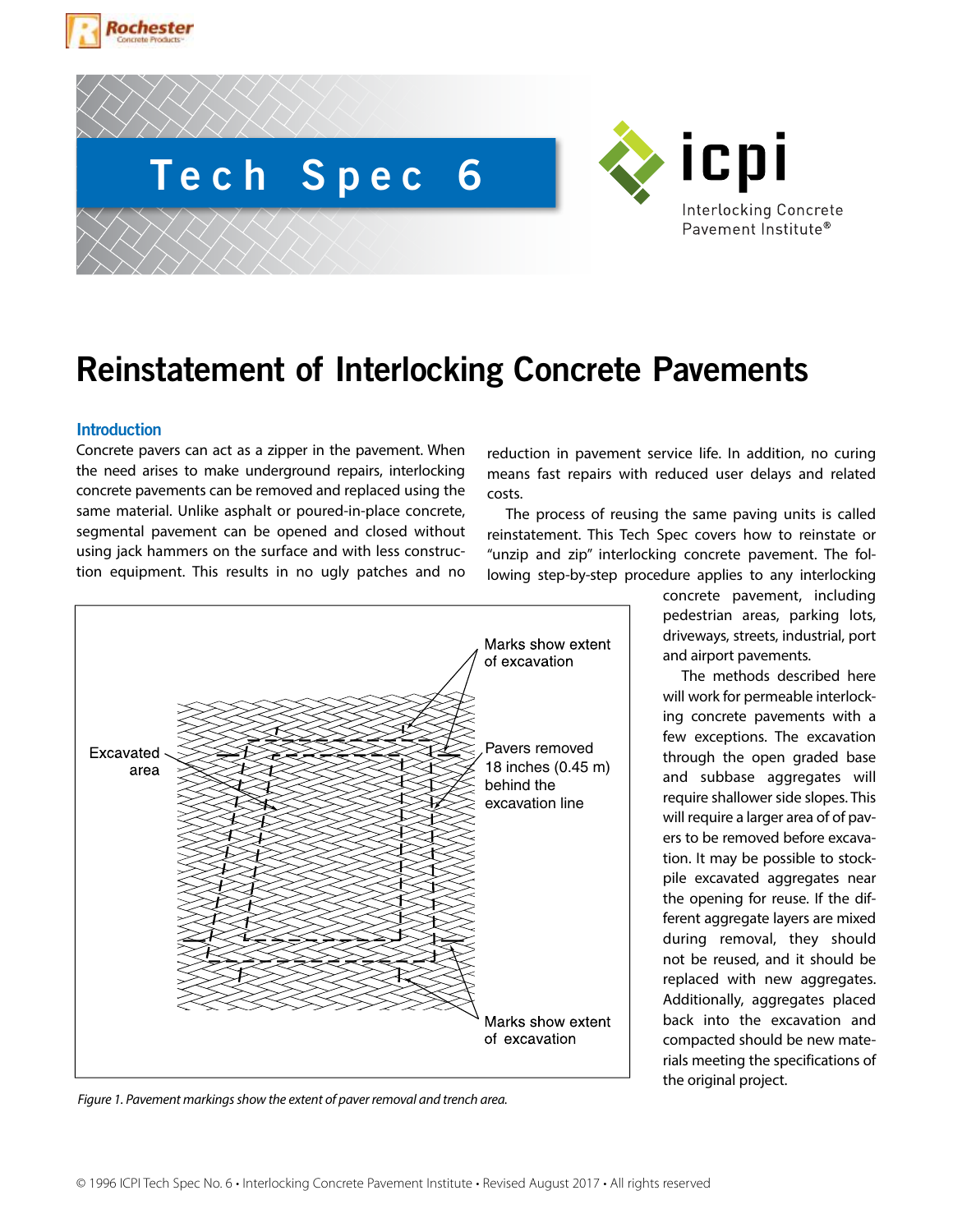

*Figure 2. Removing joint sand surrounding the first paver to be removed.*



*Figure 3. Prying the paver upwards with two large screwdrivers.*



## **Step 1—Locate Underground Utilities in the Area to be Excavated**

The location and depth of existing utilities should be established prior to excavating. Many localities have one telephone number to call for obtaining marked utility locations. Set cones, traffic signs, or barricades around the area to be excavated according to local and state or provincial standards.



*Figure 5. Using a paver extractor to remove a paver*

Determine and mark the area of pavers to be removed. Remove pavers 18 inches (0.45 m) wider on each side of the trench opening. This shoulder around the opening should consist of undisturbed bedding sand. It will be used as a guide for reinstating the sand and pavers later (Figure 1).

Paint or crayon should be used to mark the area of pavers for removal. The trench area can be marked on the pavers as well. Paint may be necessary to establish a more permanent marking than crayon, especially if there is vehicular traffic, or if there will be an extended period of time between marking and excavation. The same paving units will be reused, so in some instances paint on them may not be desirable, especially if there is little traffic to wear it away over time.

## **Step 2—Remove the First Paver**

Locate the first paver to be removed. This is typically at one end of the marked area. Scrape the sand from the joints around the first paver using a putty knife or small trowel (Figure 2). If stabilize joint sand has been used, it will take more effort to remove the paver. Carefully pry each side upward with one or two large screwdrivers. Begin prying on the short ends of the paver. The paver will rise a small distance with each prying (Figure 3). When the paver is high enough to grasp, wiggle it loose, pulling upward. If necessary, pry with a screwdriver using one hand while pulling upward with the other (Figure 4). Sometimes, one end of the paver can be pulled above the others so a pry bar can be inserted under it. The paver can then be pried out.

Paver extractors can also be used to remove the first paver and subsequent ones (Figure 5). They are designed to clamp the paver tightly. These work most efficiently in removing the first paver if some of the joint sand is removed before clamping and pulling. Water can be applied to lubricate the joint sand to facilitate extraction.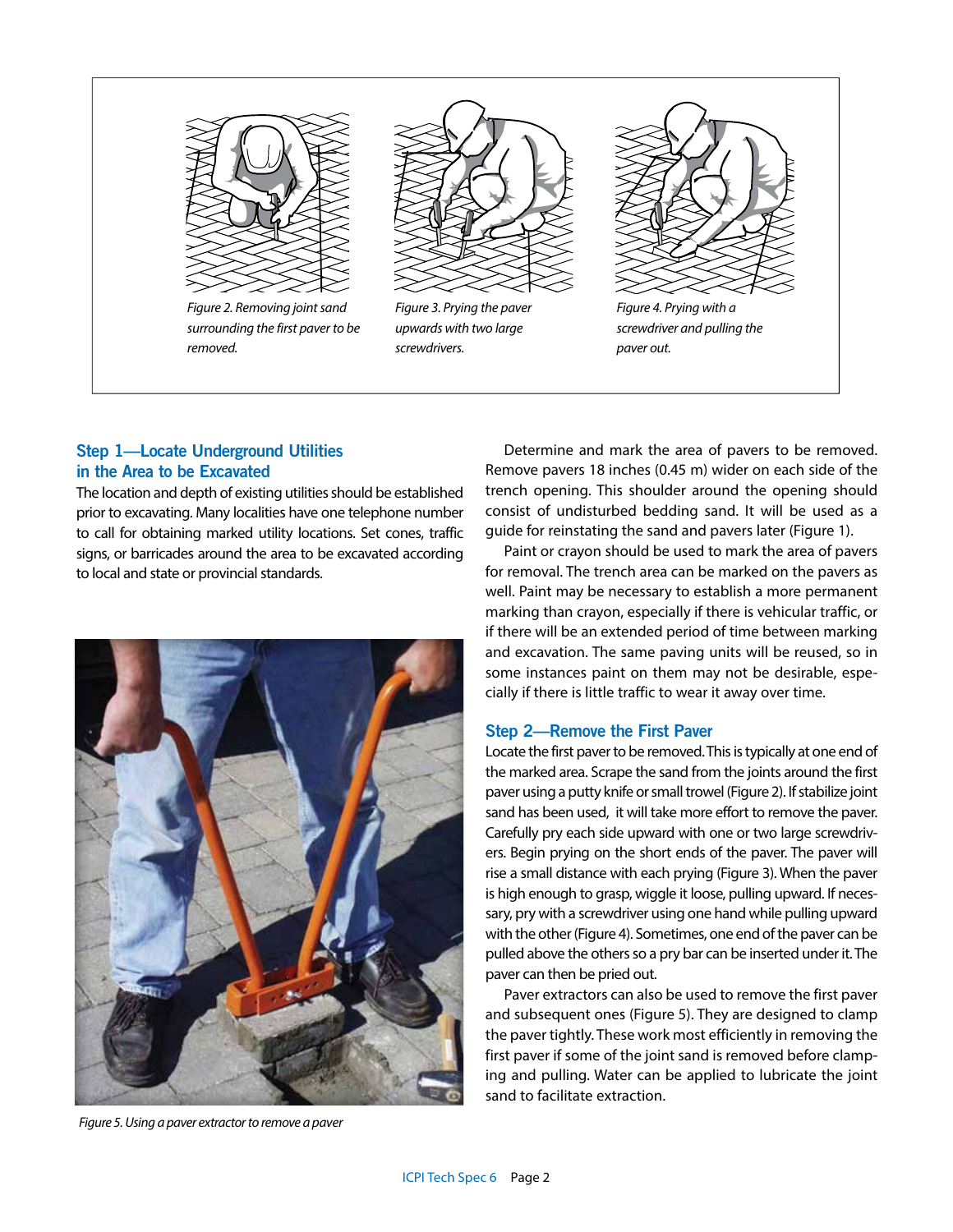If the pavement has been subject to vehicular traffic for a length of time, the first paver may be need to be broken in order to be removed. A small sledge hammer (3 lb. maul) applied to an appropriate chisel will break a paver into small pieces. Protective eye goggles should be worn during this procedure. Remove all broken pieces from the space until the bedding sand is completely exposed. Pneumatic hammers or cutting saws are generally not required to remove the first unit.

#### **Step 3—Remove the Remaining Pavers**

After the first one is removed, surrounding pavers can be loosened and pried out (Figure 6). Grab the pavers by the short end, as it offers less resistance than the long side (Figure 7). Remove pavers to the marks on the pavement for the opening.

Sand sticking to the sides and bottoms of pavers can interfere with their reinstatement and compaction into the bedding sand. Scrape off sand from each unit as it is being removed. A small trowel, wide putty knife, wire brush, or another paver works well. Again, if stabilize joint sand has been used, it will take more effort to remove the sand sticking to the paver.

The direction of removal should consider where pavers are going to be stacked. Stack the pavers neatly near the opening, out of the way of excavation equipment such as backhoes or dump trucks. If the pavers need to be removed from the site, stack them on wooden pallets and secure them tightly so there is no loss during transit.

Equipment used to move pallets with pavers should be capable of lifting in excess of 3,000 lbs. (1,365 kg). If the pavers

need to be moved only a short distance, then stack them directly on a paver cart at the opening and set them nearby. They will then be ready for pick up by the paver cart when reinstated.

For every project, a small stockpile of spare pavers should be stored and used for repairs during the life of the pavement. Weathering, wear and stains may change the appearance of removed pavers compared to spares kept in storage for repairs. When pavers are removed for base or utility repairs, all undamaged units should be retained for future reinstatement.



*Figure 6. Prying out the remaining pavers*



*Figure 7. Pulling out a paver by the short end provides greater leverage and makes extraction easier.*

Pavers from the stockpile that replace damaged or broken units should be scattered among the pattern of the existing reinstated pavers. This will reduce the visual impact of color variations.

#### **Step 4—Remove the Bedding Sand**

The removed pavers will reveal compacted bedding sand. It may be removed and reused, or removed during excavation of the base. For some projects with time constraints, the sand will probably be removed during excavation and not reused.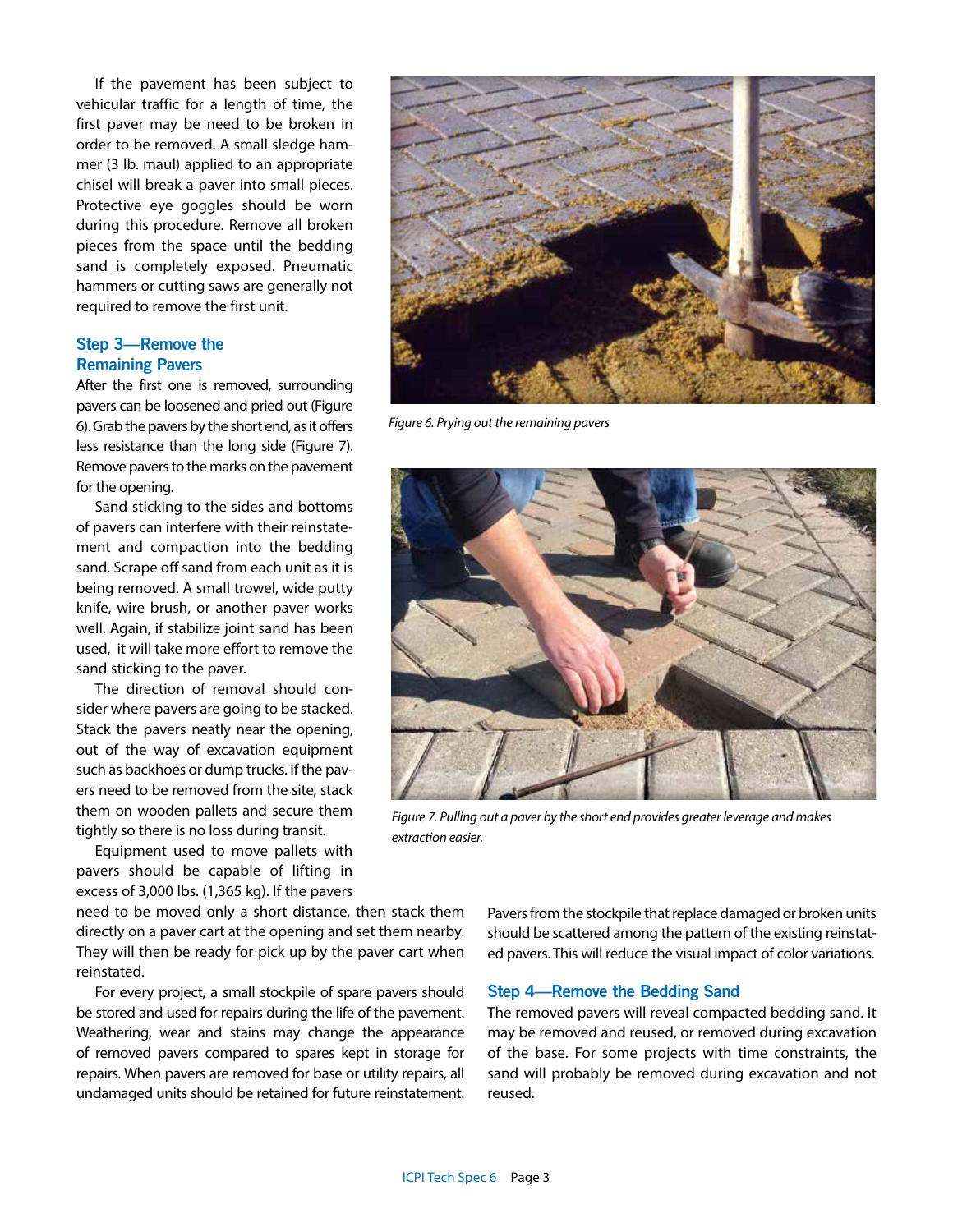

*Figure 8. T-shaped cross section of the excavated opening*

If the sand is reused, it may need to be loosened with rakes before removal by shoveling. The sand should be neatly stockpiled and kept free from soil, aggregate base, or foreign material. If the sand is mixed with these materials, it should not be reused, and it should be replaced with clean sand.

Whether or not it is reused, always leave an undisturbed area of sand 6 to 12 in. (15 to 30 cm) wide next to the undisturbed pavers. This area will provide a stable support for temporary edge restraints and for screeding the bedding sand after the base is reinstated.

### **Step 5—Excavate the Base Material and Soil**

If aggregate base material is removed, it may be possible to stockpile it near the opening for reuse. Keep the aggregate base material separate from excavated subgrade soil. Any soil removed should be replaced with base material unless local regulations require reinstatement of the native soil. The final shape of the excavated opening should be T-shaped in cross section. (Figure 8). This helps prevent undermining and weakening of the adjacent pavement. Follow local codes on the use of shoring, as it may need to be inserted to prevent collapse of the trench sides.

Figure 9 illustrates temporary bracing with plastic or metal edge restraints around the perimeter of the opening. This is recommended practice. The restraints are pinned to the base using metal spikes. Bracing helps keep the undisturbed pavers in place during excavation and fill activities, and will enable reinstatement of units into the existing laying pattern without cutting them to fit.

#### **Step 6—Replace the Base Material**

After the repairs are complete, soil at the bottom of the trench should be compacted prior to placing and compacting the base material. Repairs typically use the same base material that was removed. A crushed stone aggregate base should be placed and compacted in 2 to 4 in. (50 to 100 mm) lifts (Figures 10 and 11). If the excavated base material was stabilized with asphalt or cement, it should be replaced with similar materials.

Monitoring density of the compacted soil subgrade and base is *essential* to reinstating any pavement, including interlocking concrete pavements. It will help prevent rutting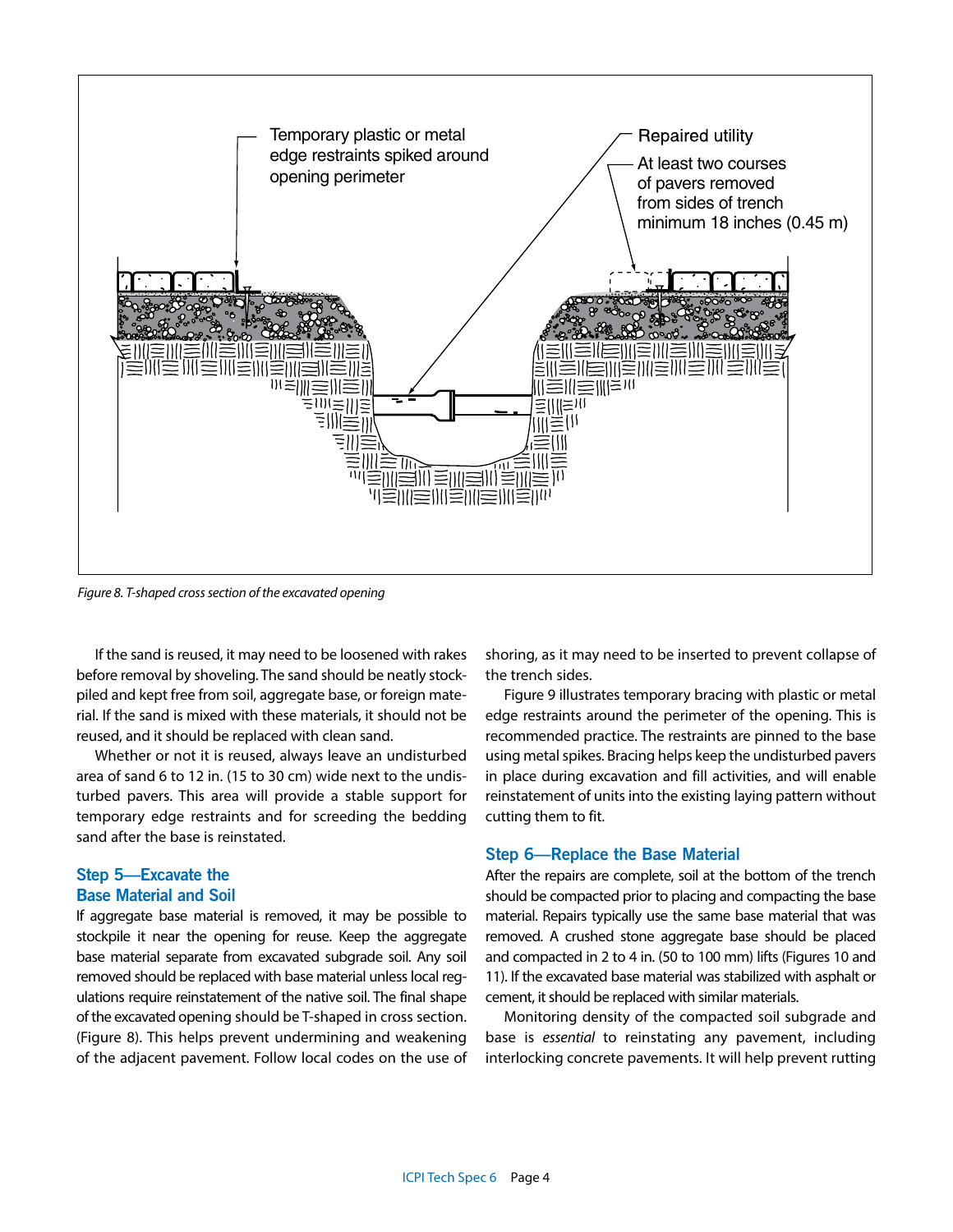

*Figure 9. Temporary bracing at the pavement opening will help keep units in place during excavation, repairs and reinstatement.*

and premature failure. A dynamic cone penetrometer is an effective means for monitoring the density of each lift while working in the opening. If the soil or base material is too dry during compaction, a small amount of water can be sprayed over each lift prior to compacting. This will help achieve maximum density. A nuclear density gauge is recommended for checking the density of the completed compaction of the soil and base layers. A qualified civil engineer should monitor compaction for conformance to local standards.

If there are no local standards for compaction, a minimum of 98% standard Proctor density is recommended for the soil subgrade, and a minimum of 98% modified Proctor density for the base. Compaction equipment companies can provide guidelines on equipment selection and use on the soil and the base. For further guidance on compaction see *ICPI Tech Spec 2—Construction of Interlocking Concrete Pavements*.

The final elevation of the compacted base at the opening perimeter should match the bottom of the existing undisturbed sand layer that surrounds the opening. The elevation of the middle of the base fill placed in the opening should be slightly higher than its perimeter to compensate for minor settlement.

Controlled low-strength materials (CLSM) (sometimes called slurry mix, flowable fill, or unshrinkable fill) can be used in some applications as a replacement for unstabilized base materials (1). The fill can be made from aggregate bound with fly ash, pozzolans, or cement. Because it is poured from a truck, the fill will form around pipes and underground structures where soil or base backfill and compaction are difficult. Low-strength fill can be poured into undercuts and under pipes where it is impossible to fill and compact aggregate base. The material is also self-leveling.

Low-strength flowable fill requires a short curing time and can be used in freezing weather. It requires no compaction and with some mix designs, can be opened to traffic in 24 hours. Low-strength fill is stiffer than aggregate base and offers higher resistance to settling and rutting. This reduces deterioration of the pavement surface over time. In order to facilitate re-excavation, flowable fill should be made with a small amount of cement. Check with suppliers on the strength of in-place fill that is at least two years old, and on ease of excavation of these sites. The strength of the fill should not exceed 300 psi (2 MPa) after two years of service. Low-strength fill has been used successfully in Toronto and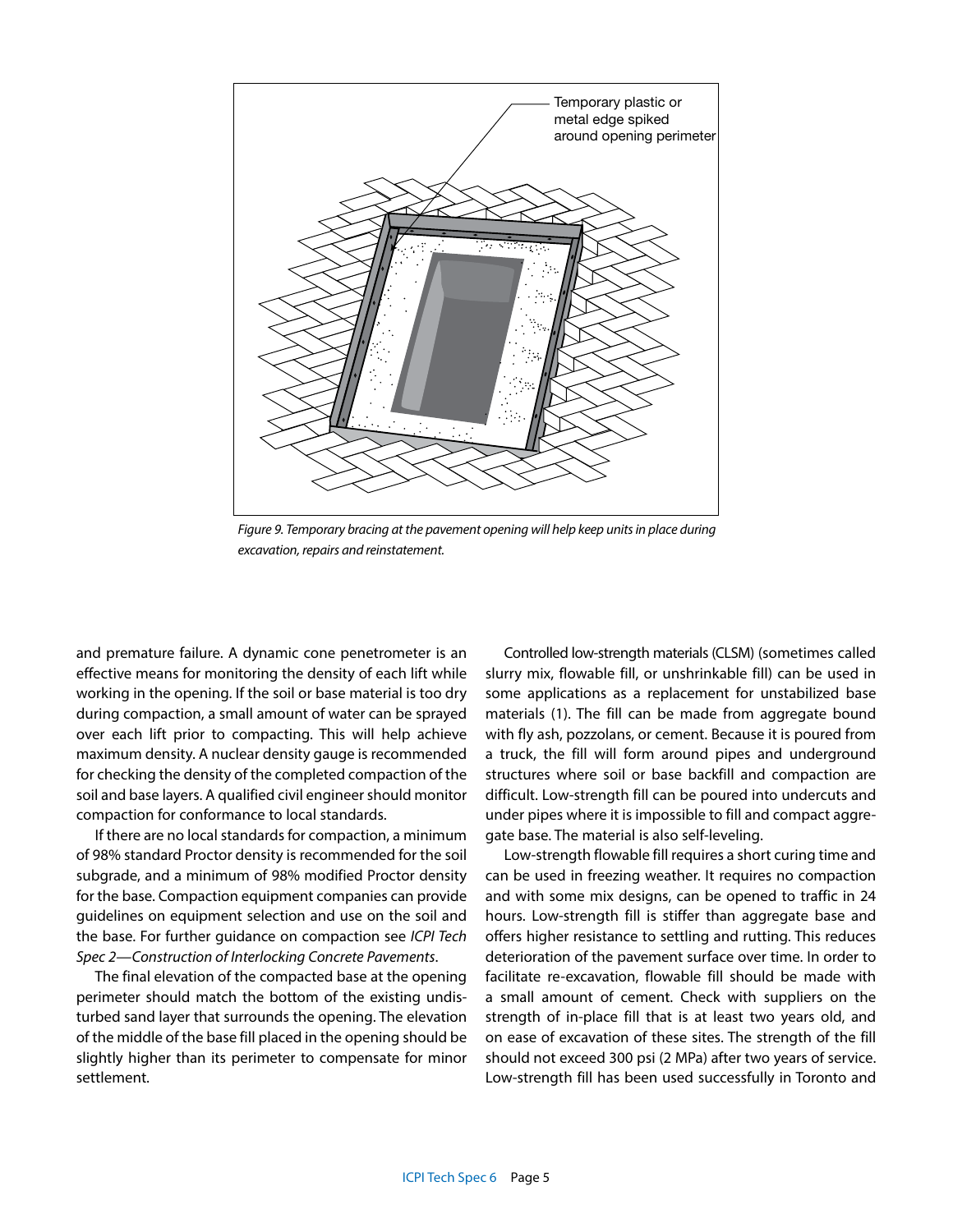

*Figure 10. Compaction of the base in 2 to 4 in. (50 to 100 mm) lifts and monitoring density with a dynamic cone penetrometer or a nuclear density gauge are essential to minimizing settlement.*

London, Ontario; Colorado Springs, Colorado; Cincinnati, Ohio, Kansas City, Missouri; Peoria, Illinois; and many other municipalities. It is generally more cost-effective than using aggregate base by reducing job time and future pavement repairs. Local ready-mix suppliers can be contacted for available mixes, strengths, installation methods and prices. See *ICPI Tech Spec 7—Repair of Utility Cuts with Interlocking Concrete Pavements* for further information on low-strength fill.

#### **Step 7—Replace the Bedding Sand Layer**

During the foregoing procedures, it is likely that the pavers and bedding sand around the opening were disturbed especially if no temporary edge restraints were placed to secure the pavers. If so, then remove an additional two rows of pavers, or back to an undisturbed course. Clean sand from these pavers and set them aside with the others. Be sure there is at least 6 to 8 in. (150 to 200 mm) of undisturbed bedding sand exposed after removal of the course(s) of pavers. This area of undisturbed sand can be used to guide screeding of fresh bedding sand over the compacted and leveled base. Prior to screeding, carefully remove any temporary edge restraints so that adjacent pavers remain undisturbed.

Place a straight edge or string line across the paver surface on either side of the opening. Measure down at several points along the string line to confirm the base follows the grade of the surrounding paver surface, with a slight crown near the center to account for future consolidation of the newly compacted base. It may be necessary to remove a few courses of pavers to straighten the edge of the pavers (Figure 12). Low areas should be filled with base material and compacted. Do not use the bedding sand to compensate for low places in the surface of the base.

Use the string line to determine the undisturbed bedding sand thickness by measuring from the string line to the base surface then subtract the paver thickness. This should be approximately 5/8 in. [16 mm]. Set screed rails below the string line the thickness of the pavers minus 50% of the undisturbed bedding sand thickness. The additional thickness of the bedding sand will account for compaction and sand moving into the joints. Screed sand to ensure uniform thickness is placed over entire base surface.

It may be necessary to confirm this is the correct bedding thickness by placing pavers and compacting. The paver surface should be 1/16 to 1/8 in. [2 to 3 mm] above the adjacent paver surface to account for further consolidation.

#### **Step 8—Reinstate the Pavers**

Pull and secure string lines across the opening along the pavement joints every 6 to 10 ft. (2 to 3 m). By following the string lines, joints of reinstated pavers will remain aligned with undisturbed ones. Lay the remaining pavers from the smaller end of the opening, generally working "uphill," i.e., from a lower elevation of the pavement to the higher one. Minor adjustments to the alignment and spacing of joints can be made with pry bars or large screw drivers. Make adjustments prior to compacting the pavers (Figure 13).

Place the pavers in the original laying pattern and compact them with at least two passes of a minimum 5,000 lbf. (22 kN) plate compactor. The path of the plate compactor should overlap onto the undisturbed pavers. Spread joint sand and compact again until the joints can no longer accept sand (Figure 14). Sweep away excess sand. The elevation of the reinstated pavers after compaction should be no higher than  $1/s$  in. (2 mm) at the edges and  $3/16$  in. (5 mm) at the center. Traffic and minor settlement will compact the pavers to a level surface. After a short period of time, the repaired area will be undetectable (Figure 15).

Applications such as airports or gas stations require joint sand stabilizers. If an area is reinstated in such uses, then a stabilizer will need to be re-applied to the joints. See *ICPI Tech Spec 5—Cleaning and Sealing Interlocking Concrete Pavement*s for advice on sealers and joint sand stabilizers.

Production rates are highly variable and are dependent on several factors which include original installation methods, crew experience, weather, traffic, site access, a steady flow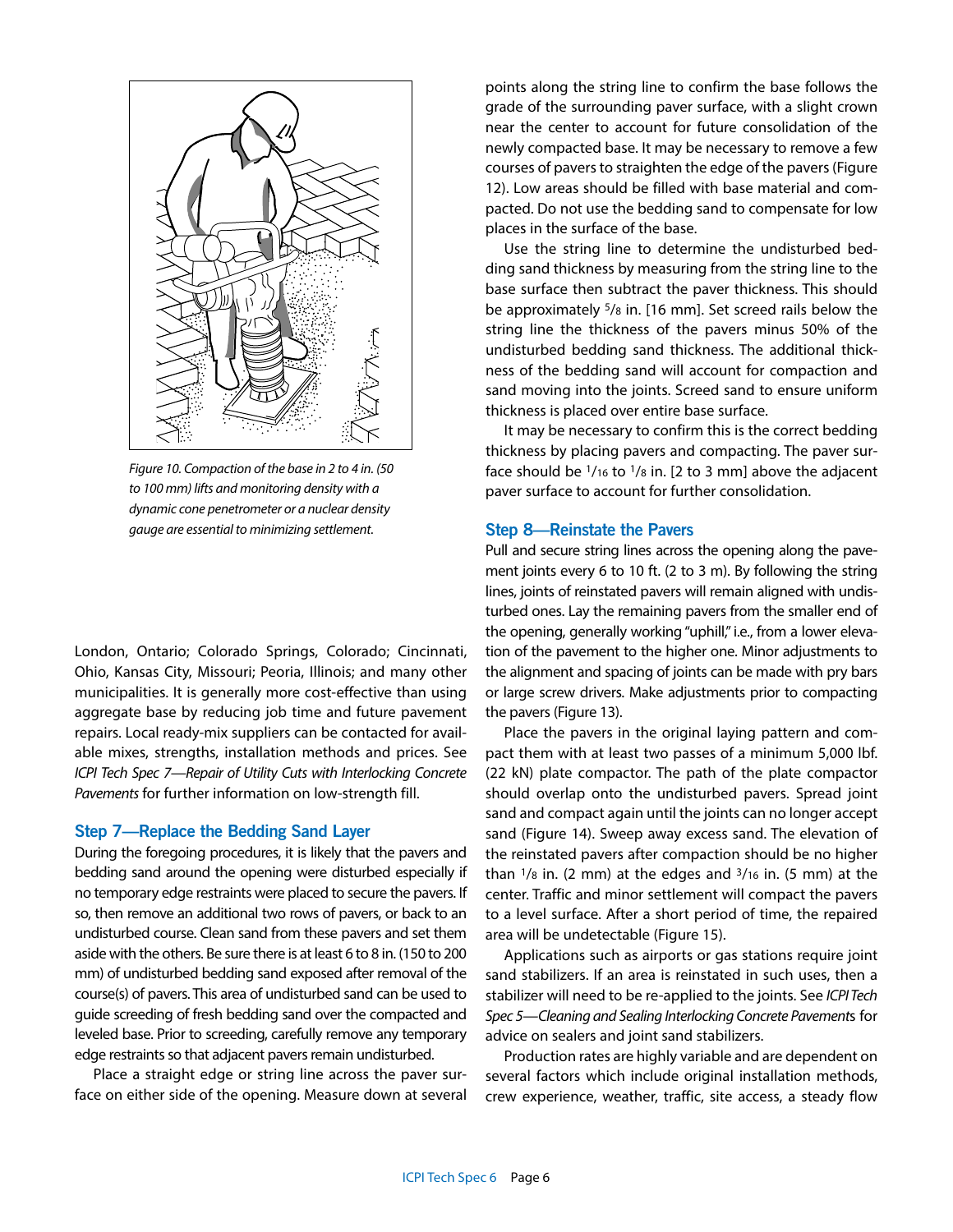

*Figure 11. Trench filled with compacted aggregate base. Temporary edge restraints should be used around the opening perimeter.*



*Figure 12. Screeded bedding sand. Note that a few courses of pavers are removed to create even sides for screeding. Installing temporary edge restraints prior to excavating is preferred practice.*